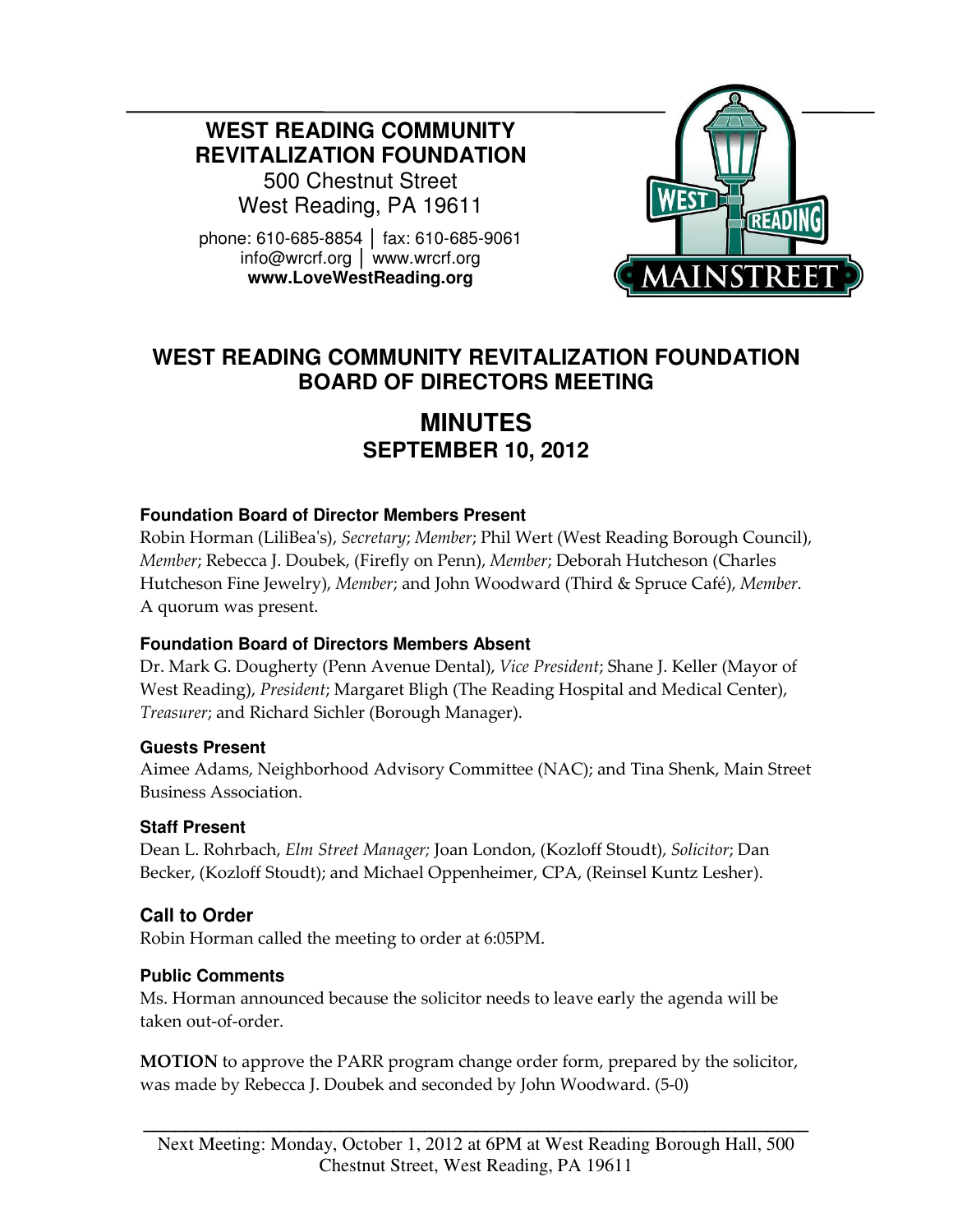MOTION to approve Resolution 120901-CRF allowing John Woodward to sign all documents associated with settlement, rehabilitation, change orders, line-of-credit draw downs, and checks regarding the property at 23 South 7<sup>th</sup> Avenue was made by Robin Horman and seconded by Rebecca J. Doubek. (5-0)

Tina Shenk addressed the board regarding the funding and need for Phase Two of the Love West Reading website stating after almost a year only \$2,000 of the \$5,000 goal has been raised. She also expressed concern the goal will not be met and the proposed \$25,000 for Phase Two could be better spent on other needs. The website has not been updated in a while. Mr. Wert explained funds for Phase Two would take us to the next level and make the site self-sufficient by setting us up to manage the website with Melanie running it since the existing Main Street and Elm Street websites would be eliminated. Mr. Wert also reminded board members how Brett Bagenstose stressed the need to promote the website.

#### **Audit Presentation**

Copies of the 2011 Main Street Authority's audit and Main Street Foundation's financial report were included in member's packets. Michael Oppenheimer, CPA, reviewed the reports saying beginning balances needed to be adjusted; there's a problem switching from a cash basis to an aural; that there were no unusual transactions; and the deficiencies in our internal controls are symptomatic to smaller organizations where they're not cost effective to correct. The board wants our bookkeeper, Eddie Mae, to schedule a meeting with Mr. Oppenheimer to go over the reports.

Approval of the Main Street Authority 2011 audit report was tabled.

MOTION to approve the Main Street Foundation 2011 financial report was made by Rebecca J. Doubek and seconded by Phil Wert. (5-0)

#### **Approval of Minutes**

MOTION to approve Community Revitalization Foundations (CRF) board minutes for August 2012 was made by John Woodward and seconded by Rebecca J. Doubek. (5-0)

#### **Promotion and Marketing Team**

Ms. Hutcheson reported the *Fall Festival on the Avenue* event is good to go. All bases have been covered including ads, beer, and music. The Love West Reading Fashion Show has been renamed *Giving Goes Glam* and is set for this Thursday at Reading Museum.

**\_\_\_\_\_\_\_\_\_\_\_\_\_\_\_\_\_\_\_\_\_\_\_\_\_\_\_\_\_\_\_\_\_\_\_\_\_\_\_\_\_\_\_\_\_\_\_\_\_\_\_\_\_\_\_\_\_\_\_\_\_\_\_\_**